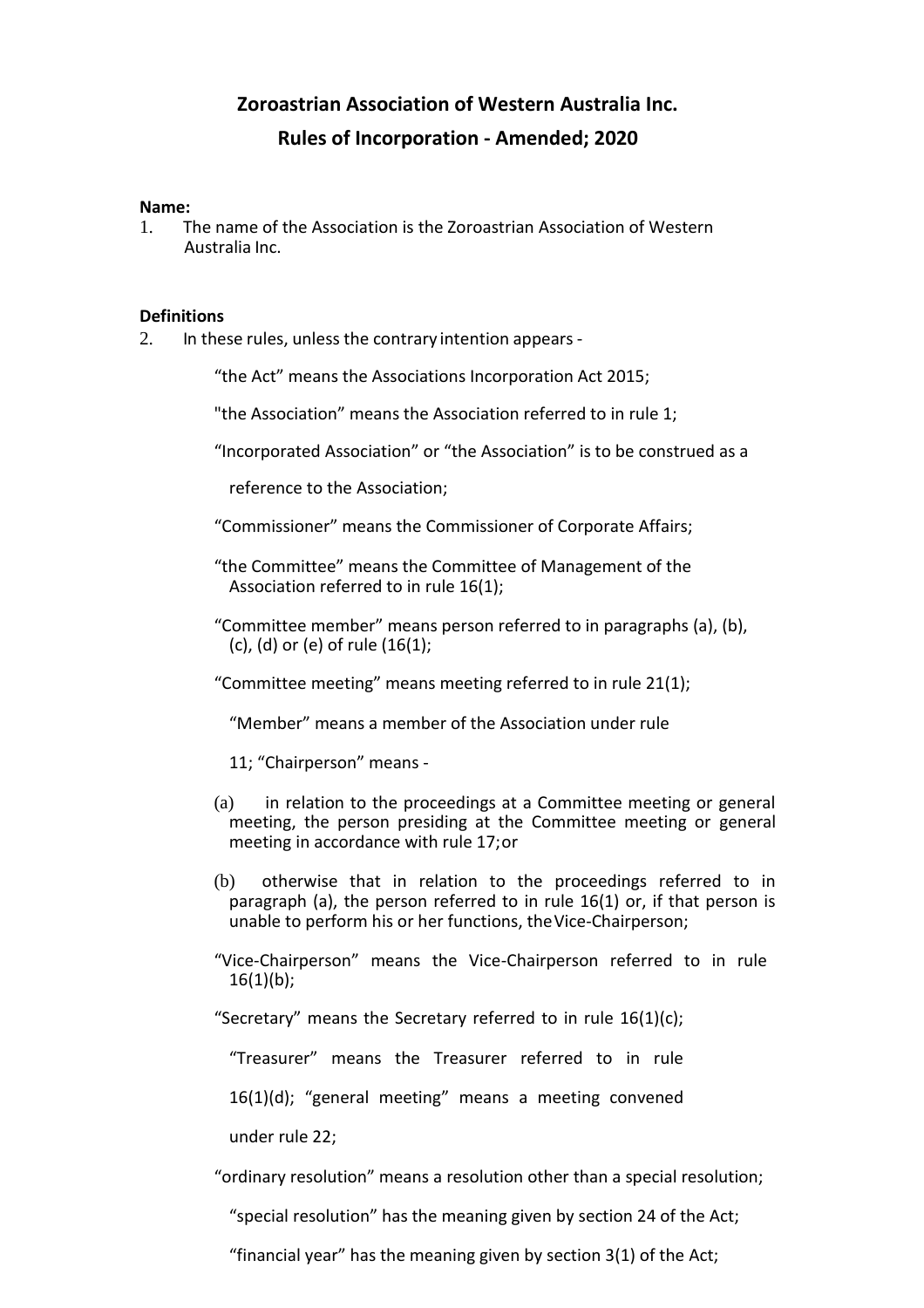expressions referring to writing shall, unless the contrary intention appears, be construed as including references to printing, lithography and other modes of representing or reproducing words in a visible form;

words or expressions contained in these rules shall be interpreted in accordance with the provisions of the *Associations Incorporation Act 2015.*

# **Objects**<br>3. (1)

- 3. (1) The objects of the Association are-
	- (a) To advance religious and cultural knowledge of the Zoroastrian religion and faith among the Zoroastrians that have settled in Western Australia.
	- (b) To be a religious non-political, non-sectarian and cultural organisation.
	- (c) To conduct various religious activities including Jashans (thanksgiving), Gahambars (religious feasts), Navjotes (initiations), marriage and death ceremonies, and similar religious activities.
	- (d) To provide the Zoroastrian community in Western Australia with a place of worship and culturalfacilities.
	- (e) To conduct periodical religious schools to enable Zoroastrian children and others to acquire a knowledge of Zoroastrian concepts, history, literature and arts in all its forms. To promote the teaching of Avesta, Pahalvi, Persian, Gujerati and such other languages related to the religious faith. This is to supplement religious teachings which have been more or less translated into the English language.
	- (f) To provide a library of religious books, scriptures of Zoroastrian religion and such other books and art as may from time to time be determined by theCommittee.
	- (g) To promote better relations amongst members of the Zoroastrian community by providing assistance, religious and social counselling and hospitality to its members as and when the need arises.
	- (h) To render assistance to Zoroastrians who settle in Western Australia and give such advice as required to enable humanitarian assistance to them.
	- (i) To provide the Zoroastrian community of Western Australia with teaching and medical facilities.
	- (j) To maintain contact with other Zoroastrian Associations throughout the world.
	- (k) To contribute to charitable causes in Australia and overseas as may from time to time be determined by the Committee in accordance with the principles of the Zoroastrian faith.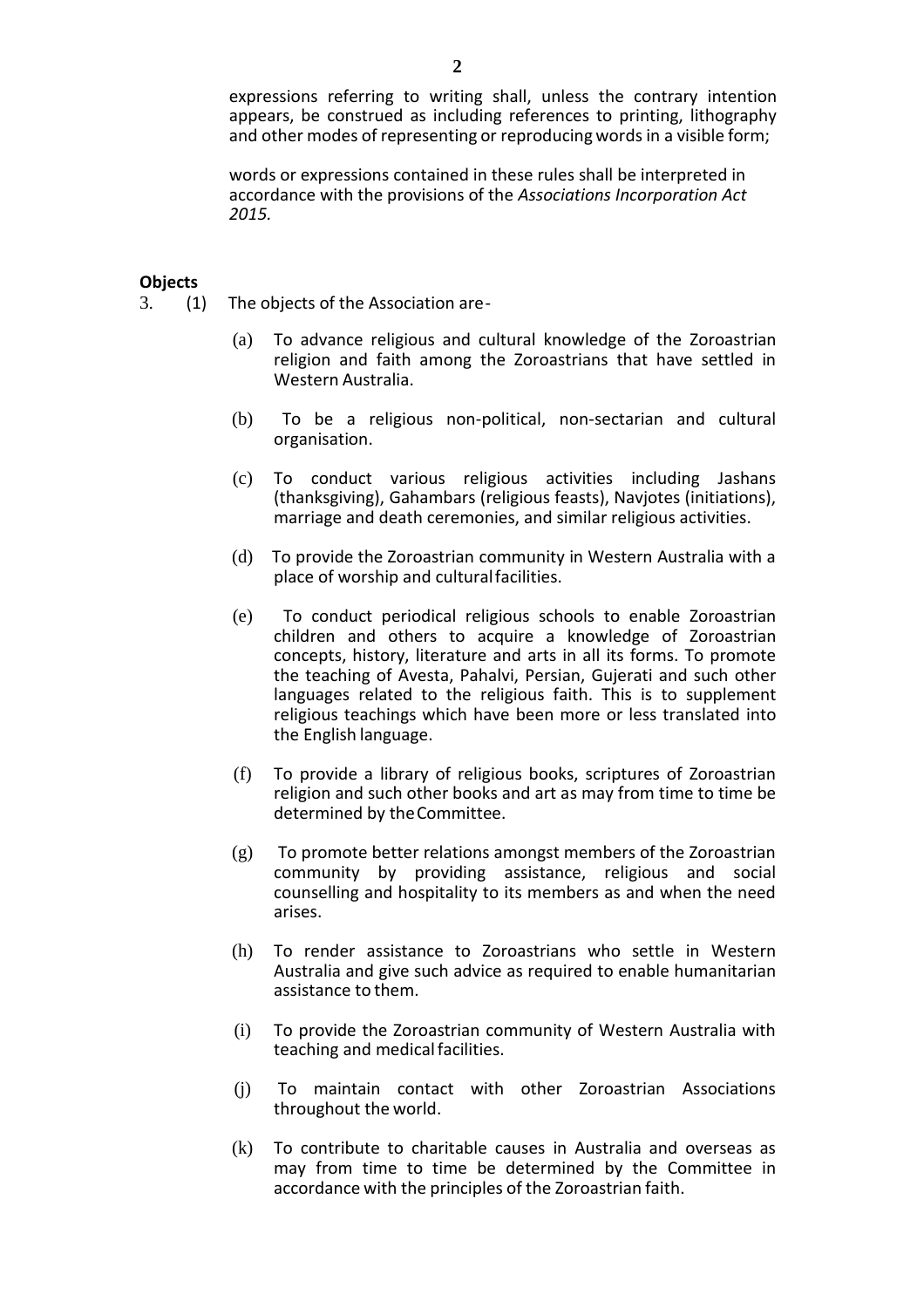- (l) To receive, acquire and hold gifts, donations, legacies and devices for the advancement of the objectives of the Zoroastrian community through the auspices of the Association.
- (m) To print and publish such publications (i.e. periodicals, books and leaflets) as the Committee from time to time deems necessary for the promotion of the Zoroastrianfaith.
- (n) To explore the establishment, consecration and upkeep of a holy Fire Temple (Atash Dadgah or Agiary) in Western Australia in conjunction with other Zoroastrianorganisations.
- (o) To acquire, maintain and upkeep an area for burial and/or cremation facilities for Zoroastrians, in accordance with the laws of Western Australia.
- (p) To provide short term loans and other financial assistance for the purpose of alleviating educational, economic and such other emergencies for Zoroastrians who are able to demonstrate to the satisfaction of the Committee circumstances of extreme hardship. The Committee shall from time to time determine the terms and conditions under which such assistance is to be provided.
- (2) Solely for the purpose of carrying out the aforesaid objects and not otherwise
	- (a) To hold or arrange competitions and provide or contribute towards the provision of prizes, awards and certificates of distinction in connection therewith. Provided that no members of the Association shall receive any prize, award or certificate of distinction of monetary value, except as a successful competitor at any competition held or promoted by the Association.
	- (b) To subscribe to become a member of and co-operate with or amalgamate with any other association or organisation, whether incorporated or not, whose objects are similar to those of the Association.
	- (c) To buy, sell and deal in all kinds of goods and provisions, required by the members of the Association or persons attending the Association's premises.
	- (d) To purchase, take on lease or in exchange, hire and otherwise acquire any lands, buildings, easements or property, real and personal, and any rights or privileges which may be requisite for the purpose of, or capable of being conveniently used in connection with any of the objects of the Association. Provided that in case the Association shall take or hold property which may be subject to any trust, the Association shall only deal with the same, in such manner as is allowed by law having regard to such trusts. Provided also that for any such transaction as referred to above, the Committee shall seek prior approval from members at a general meeting.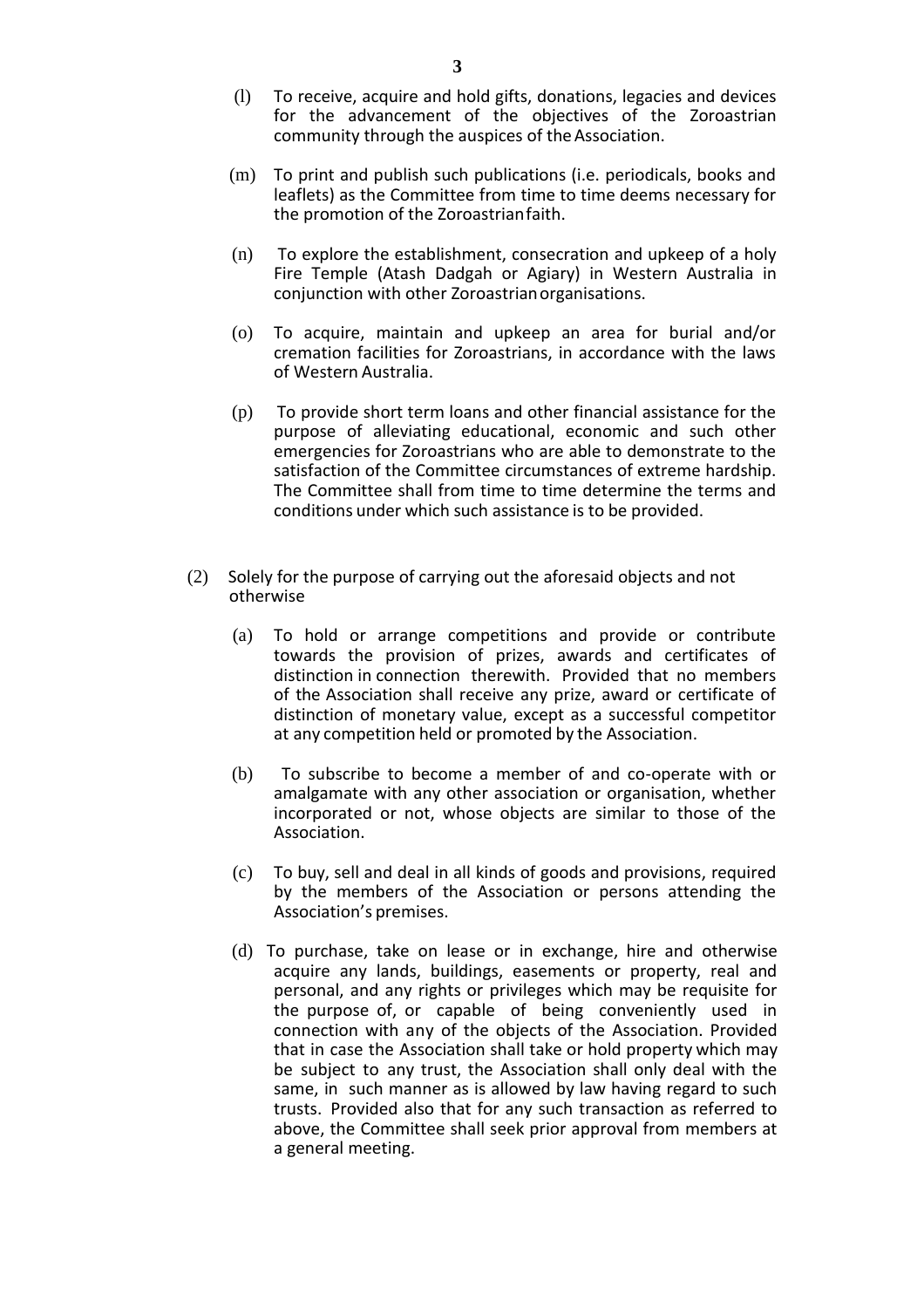- (e) To enter into any arrangements with any Government, Commonwealth or State, or authority, municipal, local or otherwise, that may seem conducive to the Association's objects or any of them and to obtain from any such Government or authority any rights, privileges and concessions which the Association may think desirable to obtain and to carry out, exercise and comply with any such arrangement, rights, privileges and concessions.
- (f) To construct, improve, maintain, develop, work, manage, carry out, alter or control any houses, buildings, grounds, works or conveniences which may seem calculated directly or indirectly to advance the Association's interests, and to contribute to, subsidise or otherwise assist and take part in the construction,<br>improvement. maintenance. development. working. improvement, maintenance, development, working, management, carrying out, alteration or control thereof.
- (g) To invest and deal with the money of the Association not immediately required in such manner as may be permitted by law for the investment of trust funds, more specifically in either Treasury Notes or Fixed Interest Deposits with any of the four major banks or Bankwest. Provided, however, that prior approval from members at a general meeting shall be required for any such investment in excess of \$5,000 in any quarter. Provided also that no such investments be in any form of shares or derivative instruments.
- (h) To borrow or raise or secure the payment of money in such manner as the Association may think fit and to secure the same or the repayment or performance of any debt liability, contract guarantee, or other engagement incurred or to be entered into by the Association. Provided that for any such transaction as referred to above, the Committee shall seek prior approval from members at a general meeting.
- (i) To make, draw, accept, endorse, discount, execute and issue promissory notes, bills of exchange, bills of lading and other negotiable or transferable instruments.
- (j) To sell, improve, manage, develop, exchange, lease, dispose of, turn to account or otherwise deal with all or any part of the property and rights of the Association. Provided that for any such transaction as referred to above, the Committee shall seek prior approval from members at a general meeting.
- (k) To take or hold mortgages, liens and charges to secure payment of the purchase price or any unpaid balance of the purchase price of any part of the Association's property of whatsoever kind sold by the Association or any money due to the Association from purchasers and others.
- (l) To take any gift or property, whether subject to any special trust or not, for any one or more of the objects of the Association but subject always to the proviso in paragraph (d)above.
- (m) To take such steps by personal or written appeals, public meetings or otherwise, as may from time to time be deemed expedient for the purpose of procuring contributions to the Association in the form of donations, annual subscriptions orotherwise.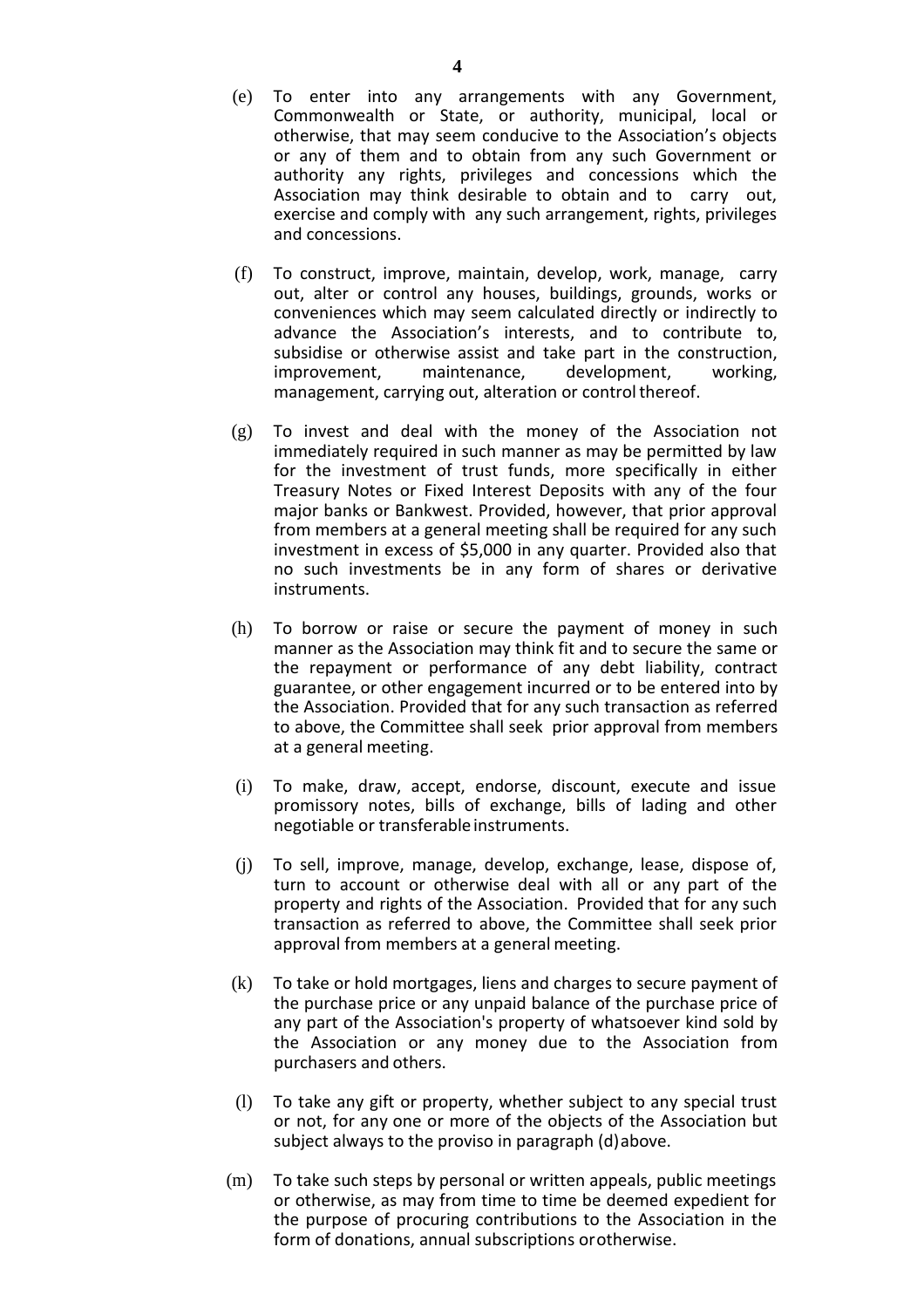- (n) To print and publish any newsletters, periodicals, books or leaflets that the Association may think desirable for the promotion of its objects.
- (o) To purchase or otherwise acquire and undertake all or any part of the property, assets, liabilities and engagements of any one or more of companies, institutions, societies or associations with which the Association is authorised toamalgamate.
- (p) To transfer all or any part of the property, assets, liabilities and engagements of the Association to any one or more of companies, institutions, societies or associations with which the Association is authorised to amalgamate.
- (q) To appoint, employ, remove or suspend such employees as may be necessaryor convenient for the purposes of the Association.
- (r) To establish and support or aid in the establishment and support of associations, institutions, funds, trusts and conveniences calculated to benefit employees or past employees of the Association or dependants or connections or any such persons; and to grant pensions and allowances; and to make payments towards insurance.
- $(s)$  To make donations for public benevolent or charitable purposes.
- (t) To transact any lawful business in aid of the Commonwealth of Australia in the prosecution of any war in which the Commonwealth of Australia isengaged.

Provided that the Association shall not support with its funds any activity or endeavour to impose on or procure to be observed by its members or others any regulations or restrictions, which if an object of the Association would make it a Trade Union within the meaning of the Trade Unions Act1902.

The powers set forth in sections 10 and 13 of the Associations Incorporation Act 2015 insofar as they are included in these rules.

#### **Non-profits clause**

4. The income and property of the Association however derived, shall be applied exclusively towards the promotion of the objects of the Association as set forth in these Rules and no portion thereof shall be paid or distributed, directly or indirectly by way of dividend, bonus or otherwise to the members of the Association.

Provided that nothing herein contained shall prevent the payment in good faith of bonafide remuneration to any officers or servants of the Association or to any member of the Association in return for any services actually rendered to the Association or for goods supplied in the ordinary and usual course of business as an arm's length transaction. Provided also that no remuneration or other benefit in money or money's worth shall be paid or given by the Association to any member of such Committee except repayment of out-of- pocket expenses.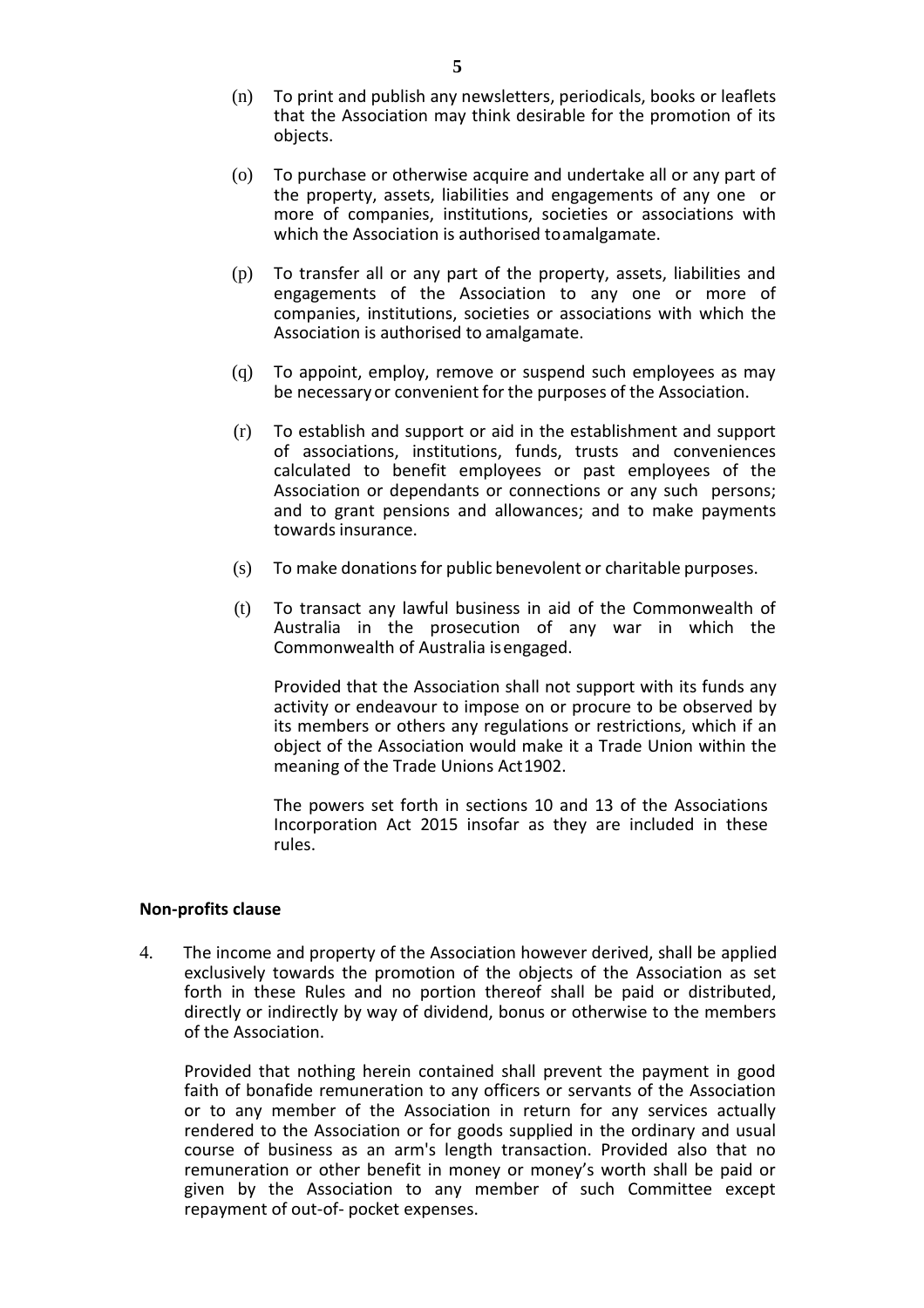- 5. No addition, alteration or amendment shall be made to or in the Rules for the time being in force, unless the same shall have been previously submitted to and approved by the Commission under sections 17 and 19 of the Act.
- 6. The fourth, seventh, ninth and tenth paragraphs of this Rules contain conditions upon which a licence is granted by the Commission to the Association in pursuance of section 66A(4)(e) of the Corporations Law (Western Australia).

For the purpose of preventing any evasion of the provisions of the said paragraphs, the Commission may from time to time on the application of any member of the Association and on giving notice to the Association of its intentions so to do and after affording the Association an opportunity of being heard in opposition therefore, within such time as may be specified in such notice, impose further conditions which shall be duly observed by the Association.

7. Proper accounts shall be kept of the sums of money received and expended by the Association and the matter in respect of which such receipts and expenditure take place, and of the property, credits and liabilities of the Association in accordance with section 25 of theAct.

Subject to any reasonable restrictions as to the time and manner of inspecting the same that may be imposed in accordance with the Constitution for the time being in force, shall be open to inspection for the members.

- 8. The Association shall submit to all its members a proper set of audited financial statements at the annual generalmeeting.
- 9. Once at least in every year, the accounts of the Association shall be audited by one or more properly qualified Auditor or Auditors, who shall report to the members.

# **Distribution of surplus property on winding up of Association**

- 10. If, on the winding up of the Association, any property of the Association remains, after satisfaction of all its debts and liabilities of the Association and the costs, charges and expenses of the wind up, that property shall be distributed
	- (a) to another association incorporated under the Act; or
	- (b) for Charitable purposes

–

which incorporated associations or purposes, as the case requires shall be determined by resolution of the members when authorizing and directing the committee under section 33(3) of the Act to prepare a distribution plan for the distribution of the surplus property of the Association.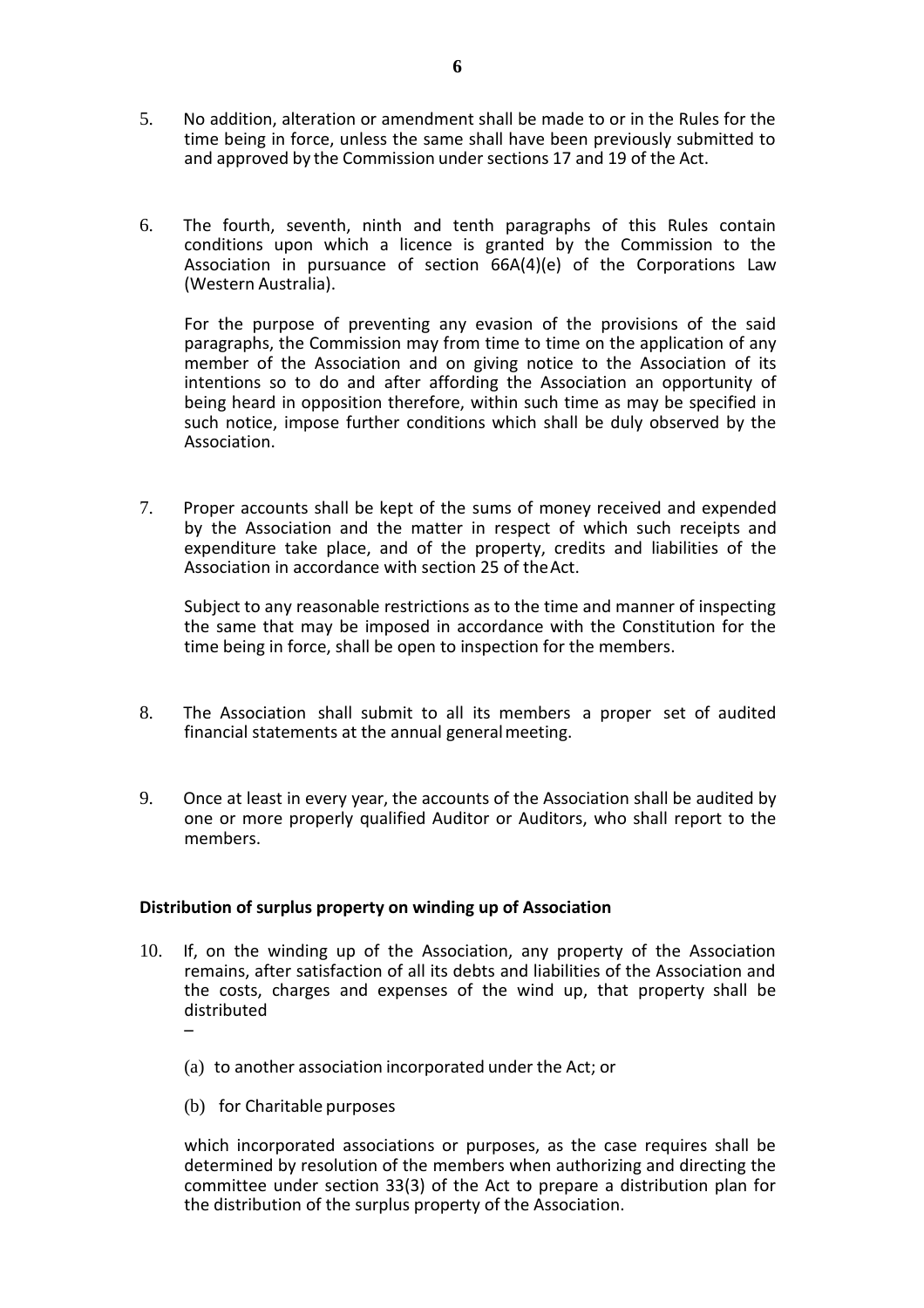- 11. (1) The Committee, and such other persons as the Committee shall admit to membership in accordance with these rules, shall be members of the Association.
	- (2) Any Zoroastrian or any person married to a Zoroastrian or any child where one or both parents are Zoroastrians, is eligible to be a member of the Association, subject to such regulations as may be determined by the Committee from time totime.
	- (3) Any ordinary or life member over the age of eighteen (18) years is eligible to vote at elections and to stand as a candidate for any office of the Association provided the member is a Zoroastrian.
	- (4) A Zoroastrian is defined as a person who is a follower of the religion as propounded by prophet ZOROASTER (ZARATHUSTRA), who has not only signified his willingness to be initiated into the Zoroastrian religion, but has been initiated in accordance with the practice(s) followed by theZoroastrians.
	- (5) The number of members of the Association shall be unlimited.
	- (6) Any Zoroastrian who is a resident of Australia shall be eligible for membership as an Ordinary or Life Member in the Association.
	- (7) There shall be four (4) classes of Membership in the Association.
		- (i) Ordinary member
		- (ii) Life Member
		- (iii) Associate Member
		- (iv) Honorary Member
	- (8) Ordinary Member

There shall be three (3) categories of Ordinary Members.

- (i) Individual Any person who is over the age of 18 years (\$35p.a.)
- (ii) Family The word family in this context shall be defined as

husband and wife or partner and children who are minors (\$60p.a.)

- (iii) Senior
	- Citizen Any person who is over the age of 63 years who qualifies for a WA senior citizenship card as per the required eligibility defined on the Government of WA, Department of Communities website https:// [www.seniorscard.wa.gov.au/eligibility f](http://www.seniorscard.wa.gov.au/eligibility)rom the financial year 2018/19. (\$15p.a.) Senior Citizen Family (\$25p.a.)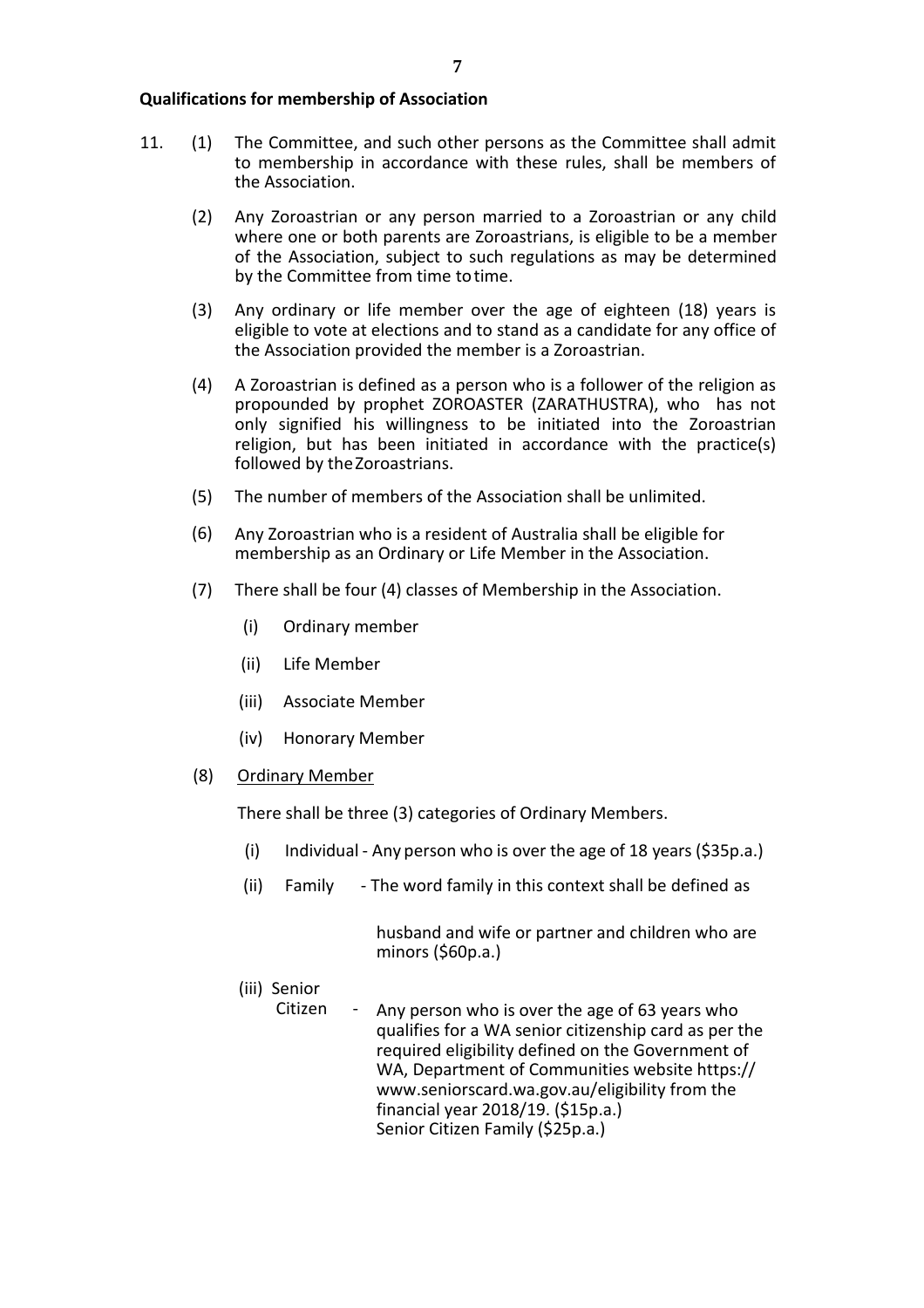# (9) Life Member

A Life Member shall be a member as in 11(2) above provided he or she pays the required fee for the time being determined by the Annual General Meeting as being the fee for life membership. Provided that until the Association shall otherwise resolve the Life Membership fee shall be \$1000 for an Individual and \$1,500 for a Family. Minors who are at any time included in the Life Membership category as Family members, will be required, on reaching the age of 18 years, to become either ordinary or life members in their individual capacities*.*

#### (10) Associate Member

Associate membership may be conferred by the Committee on any person, including non-Zoroastrians supporting or believing in the fundamental principles of Zoroastrianism and/or who has contributed to the welfare of the Zoroastrians of Western Australia. The annual subscription payable by such a member shall be such as the Association in general meeting from time to time prescribes. Provided that until the Association shall otherwise resolve in general meeting, the annual subscription shall be \$20 per member. Such a member will not be entitled to vote at any of the meetings of the Association. However, he/she will be kept informed of the affairs of the Association from time to time.

#### (11) Honorary Member

Honorary Membership shall be conferred on distinguished persons including non-Zoroastrians, who may or may not be residents of Australia, by a majority vote of the general body at a general meeting or Annual General Meeting, for good and sufficient reasons. Such members shall neither pay membership dues nor will they be entitled to vote at any of the meetings of the Association but they will be kept informed of the affairs of theAssociation.

- (12) Every applicant for membership of the Association shall be proposed by one and seconded by another member of the Association to both whom the applicant shall be personally known. The application for membership shall be made in writing, signed by the applicant and his proposer and seconder and shall be in such form as the Committee from time to time prescribes.
- (13) At the next meeting of the Committee after the receipt of any application for membership, each application made under subrule (12) shall be considered by the Committee, who shall determine upon the admission or rejection of theapplicant.
- (14) When an application has been accepted for membership the Secretary shall forthwith send to the application written notice of his/her acceptance and a request for payment of his/her first annual subscription. Upon payment of his/her subscription, the application shall become a member of the Association, provided nevertheless that if such payment be not made within two calendar months after the date of the notice, the Committee may in its discretion cancel its acceptance of the applicant for membership of the Association.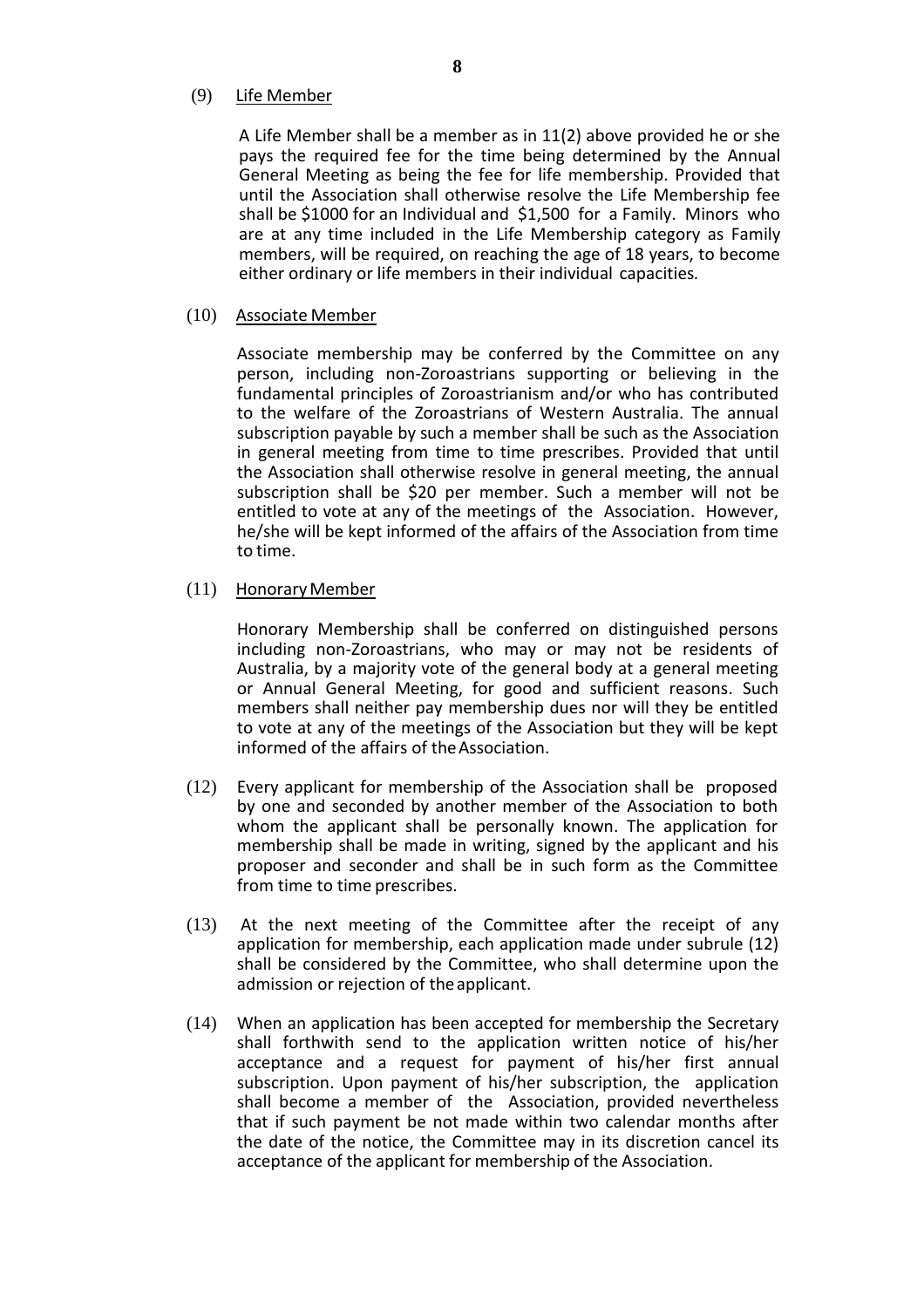# **Register of members of the Association**

- 12. (1) The Secretary shall on behalf of the Association keep and maintain the Register of Members in accordance with section 27 of the Act and that register shall be kept and maintained at his/her place of residence.
	- (2) The Secretary shall cause the name of a person who dies or who ceases to be member under rule 13(4), 14(1) or 15 to be deleted from the Register of members referred to in subrule (1).

# **Subscriptions of Members of theAssociation**

- 13. (1) The annual subscription payable by members of the Association shall be such as the Association in general meeting from time to time prescribes. The Committee may waive the annual subscription for any individual or family member on compassionate grounds.
	- (2) Each member shall pay to the Treasurer, annually on or before 1 July the amount of subscription determined under subrule (1)
	- (3) If the subscription of a member shall remain unpaid for a period of three (3) calendar months after it becomes due then the member may, after notice of the default shall have been sent to him by the Secretary or Treasurer, be debarred, by resolution of the Committee, from all privileges of membership. Provided that the Committee may reinstate the member on payment of all arrears if the Committee thinks fit to do so.
	- (4) A member is a financial member for the purposes of these rules if his or her subscription is paid on or before the relevant date fixed by or under subrule (2) or within 3 months thereof.
	- (5) Along with payment of annual subscription, each member shall submit to the Treasurer a duly completed membership form, regardless of being a new or renewing member.

# **Resignation of Members of theAssociation**

- 14. (1) A member may at any time, by giving notice in writing to the Secretary, resign his membership of the Association. Membership shall be deemed to have ceased on the date of delivery of such notice.
	- (2) A person who ceases to be a member under subrule (1) remains liable for any annual subscription and all arrears due and unpaid at the date of his resignation and for all other moneys due by him to the Association.

# **Expulsion of members of the Association**

- 15. (1) If the Committee considers that a member should be expelled from membership of the Association because of his or her conduct detrimental to the interests of the Association, the Committee shall communicate, either orally or in writing, to the member -
	- (a) notice of the proposed expulsion and of the time, date and place of the Committee meeting at which the question of that expulsion will be decided; and
	- (b) particulars of that conduct,

not less that 30 days before the date of the Committee meeting referred to in paragraph (a).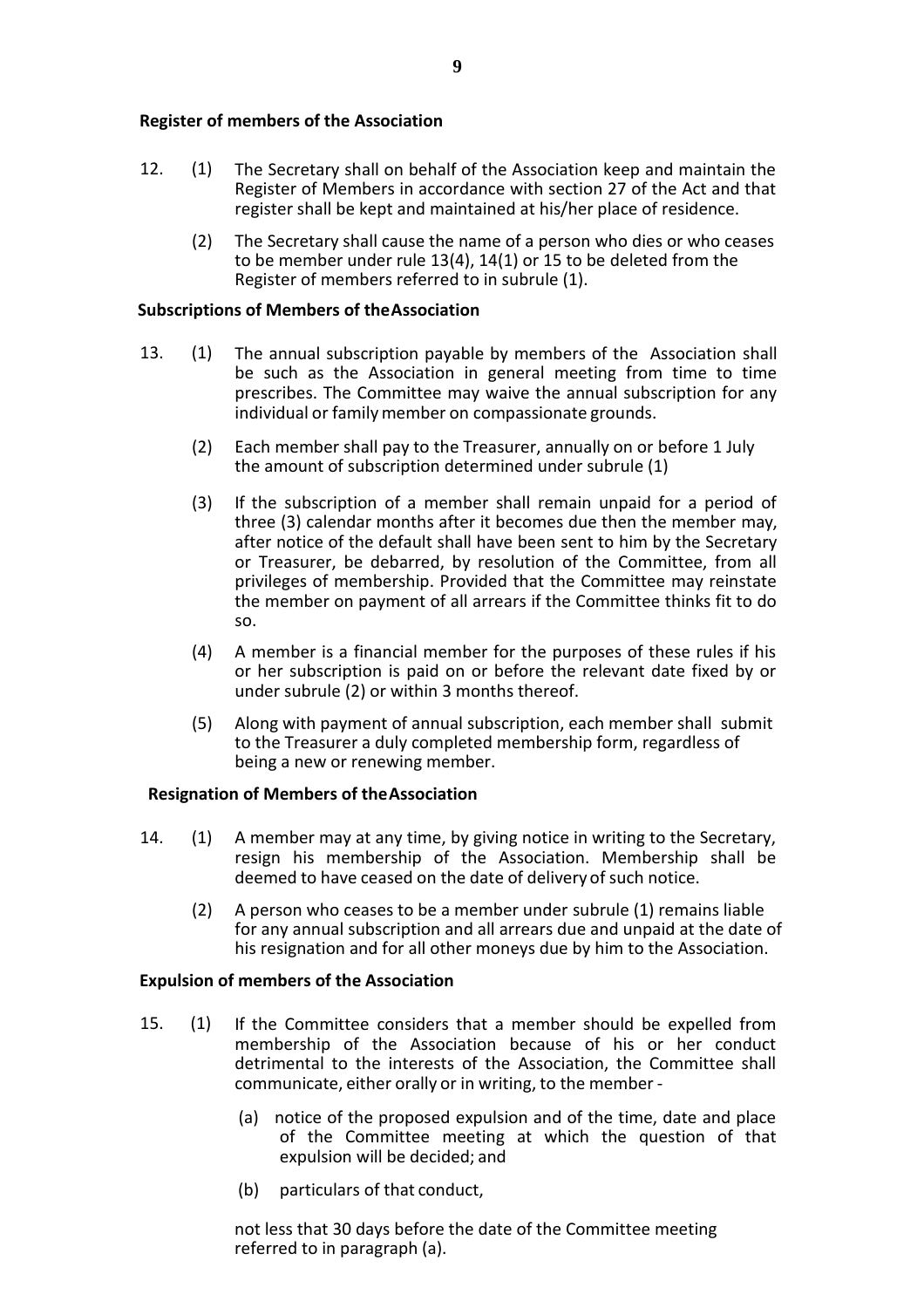- (2) At the Committee meeting referred to in a notice communicated under subrule (1), the Committee may, having afforded the member concerned a reasonable opportunity to be heard by, or to make representations in writing to, the Committee, expel or decline to expel that member from membership of the Association and shall, forthwith after deciding whether or not so to expel that member, communicate that decision in writing to thatmember.
- (3) Subject to subrule (5), a member who is expelled under subrule (2) from membership of the Association, ceases to be a member 14 days after the day on which the decision so to expel him or her is communicatedto him or her under subrule (2).
- (4) A member who is expelled under subrule (2) from membership of the Association shall, if he or so wishes to appeal against that expulsion, give notice to the Secretary of his or her intention to do so within the period of 14 days referred to in subrule(3).
- (5) When notice is given under subrule(4)
	- (a) the Association in a general meeting may, after having afforded the member who gave that notice a reasonable opportunity to be heard by, or to make representations in writing to, the Association in general meeting, confirm or set aside the decision of the Committee to expel that member;and
	- (b) the member who gave that notice does not cease to be a member unless an until the decision of the Committee to expel him or her is confirmed under thissubrule.

# **Committee of Management**

- 16. (1) The affairs of the Association shall be managed exclusively by a Committee of Management consisting of -
	- (a) a Chairperson;
	- (b) a Vice- Chairperson;
	- (c) a Secretary;
	- (d) a Treasurer;
	- (e) three (3) other persons

all of whom shall be members of the Association elected to membership of the Committee at an Annual General Meeting or appointed under subrule(8)

(2) At the Annual General Meeting of the Association in each year after the first Annual General Meeting, the office bearers and other members of the Committee shall be elected from among the members and such office bearers and other members of the Committee shall hold office until the next Annual General Meeting when they shall retire, but they shall be eligible forre-election.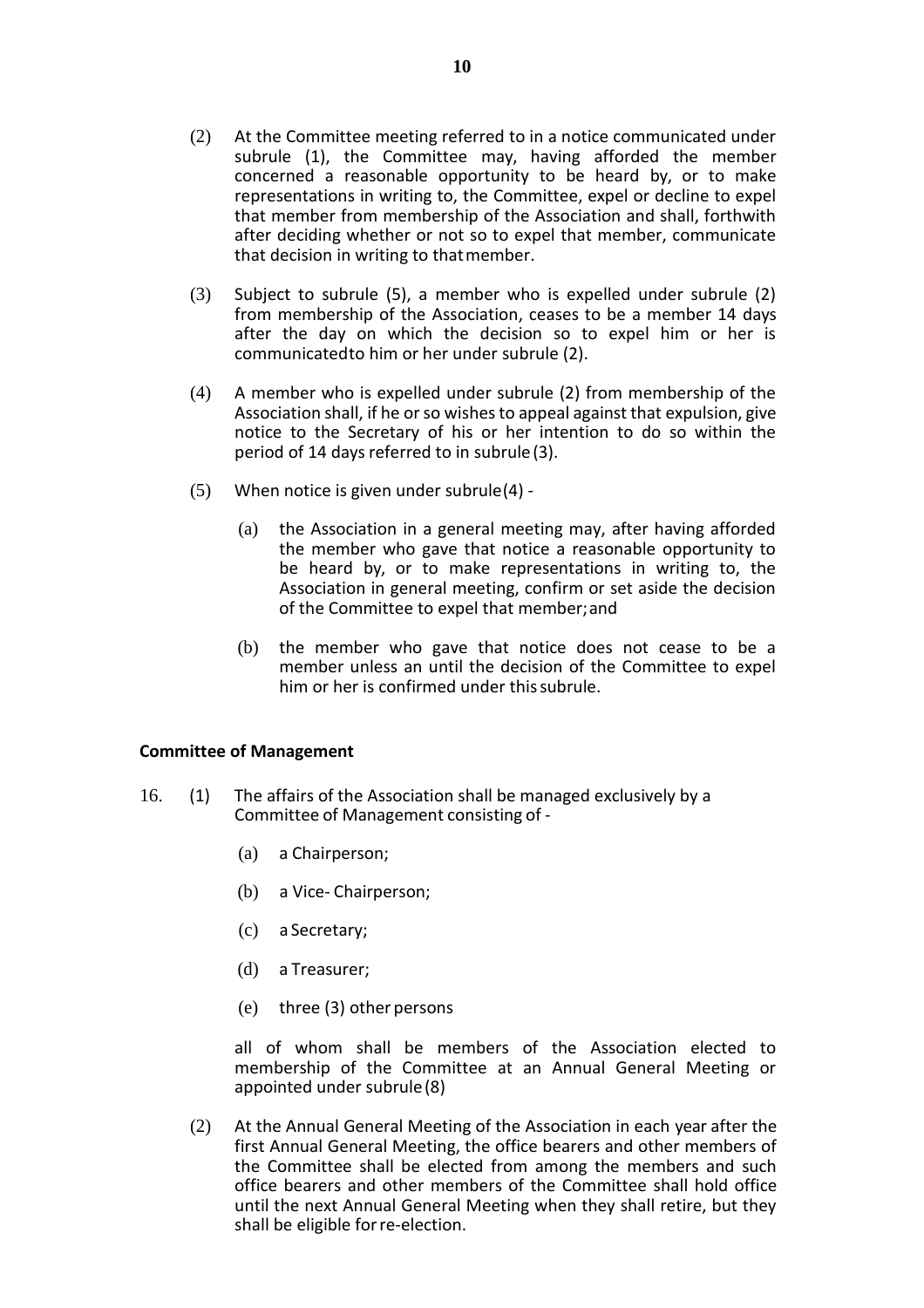- (3) Subject to subrule (4) a person is not eligible for election to membership of the Committee unless a member has nominated him and another member has seconded such nomination for election by delivering notice in writing of that nomination, signed by -
	- (a) the nominator and seconder;
	- (b) the nominee to signify his or her willingnessto stand for election.

to the Secretary not less than 28 days before the day on which the annual general meeting concerned is to be held.

- (4) Subrules (3) and (6) do not apply to or in relation to a person who is eligible for re-election under subrule(2).
- (5) A person who is eligible for re-election under this rule may at the general meeting concerned-
	- (a) propose or second himself or herself for election or re-election; and
	- (b) vote for himself or herself.
- (6) The Secretary shall ensure that notice of all persons seeking election to membership of the Committee is given to all members when notice is given to those members of the calling of the annual general meeting at which that election is to be held.
- (7) If the number of persons nominated for election to membership of the Committee does not exceed the number of Vacancies in that membership to be filled -
	- (a) the Secretary shall report accordingly to; and
	- (b) the Chairperson shall declare those persons to be duly elected as members of the Committeeat,

the annual general meeting concerned.

- (8) When a casual vacancy within the meaning of rule 20 occurs in the membership of the Committee-
	- (a) the Committee may appoint a member to fill that vacancy; and
	- (b) a memberappointed under this subrule shall-
		- (i) hold office until the commencement of;and
		- (ii) be eligible for election to membership of the Committee at the next following annual generalmeeting.
- (9) Members of the Managing Committee may serve, if re-elected, for a maximum of three consecutive terms. Upon the completion of three consecutive terms, the member shall not be eligible for re-election, or hold any position on the Managing Committee, for a period of one term. If nominations for membership of the Committee fall short of the minimum required to form a Committee under subrule (1), then the general meeting may approve the appointment of such Committee member on the proposal of anymember.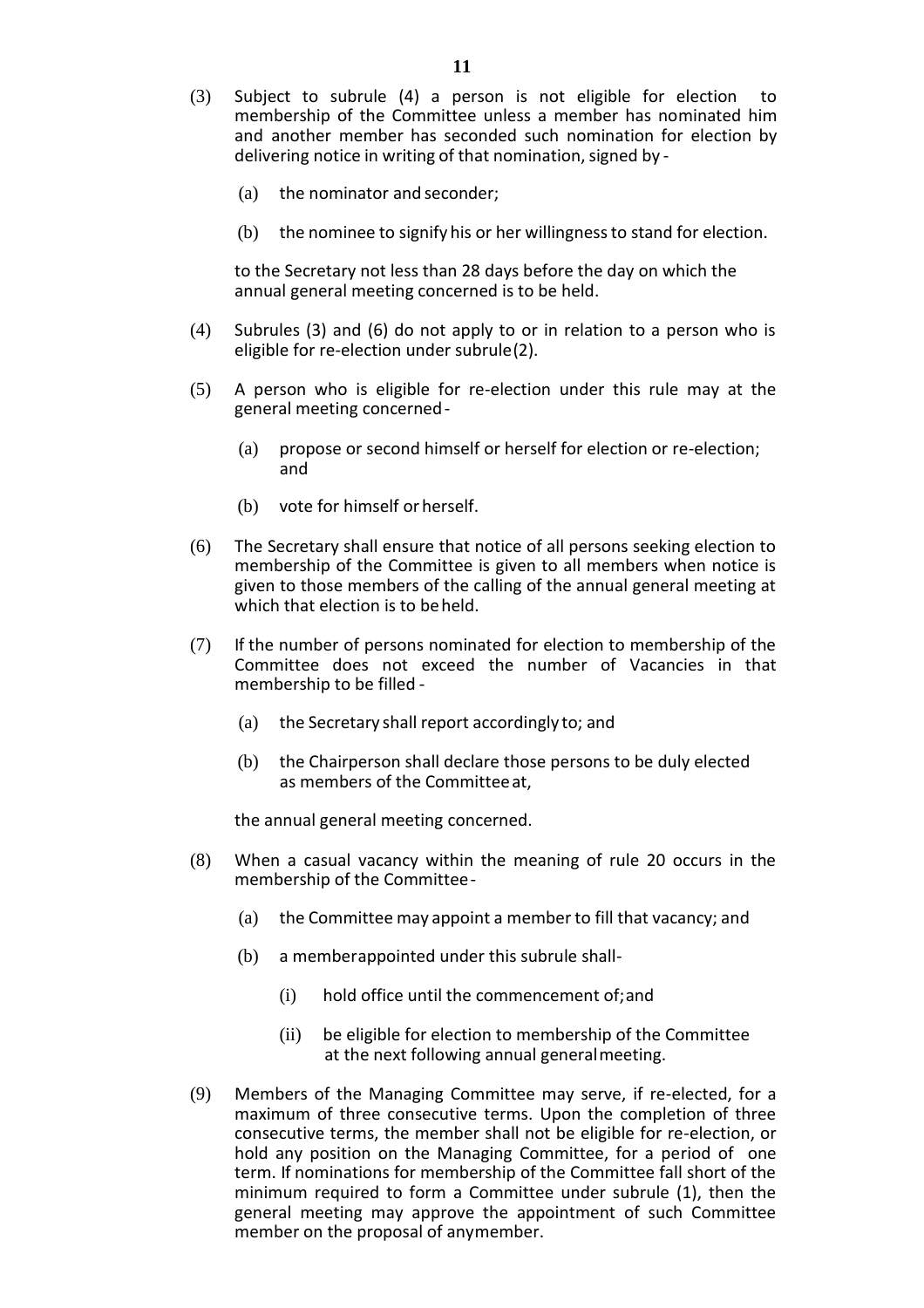# **Chairperson**

- 17. (1) Subject to this rule, the Chairperson shall preside at all general meetings and Committee meetings.
	- (2) In the event of the absence from
		- (a) a general meeting of-
			- (i) the Chairperson, the Vice-Chairperson;or
			- (ii) both the Chairperson and theVice-Chairperson,

a member elected by the other members present at the general meeting shall preside at the general meeting;

or

- (b) a Committee meeting of-
	- (i) the Chairperson, the Vice-Chairperson;or
	- (ii) both the Chairperson and theVice-Chairperson,

a Committee member elected by the other Committee members present, shall preside at the Committee meeting.

(3) The Chairperson shall have a casting vote in Committee and General Meetings in case of a tie.

#### **Secretary**

- 18. The Secretary shall-
	- (a) conduct all official correspondenceof the Association.
	- (b) keep full and correct minutes of the proceedings of the Committee and of the Association;
	- (c) comply on behalf of the Association with
		- (i) section 27 of the Act in respect of the register of members of the Association;
		- (ii) section 28 of the Act in respect of the rules of the Association; and
		- (ii) section 29 of the Act in respect of the records of the office holders, and anytrustees, of the Association.
	- (d) have custody of all books, documents, records and registers of the Association, including those referred to in paragraph (c) other than those required by rule 19 to be kept and maintained by, or in the custody of, the Treasurer;and
	- (e) perform such other duties as are imposed by these rules on the Secretary.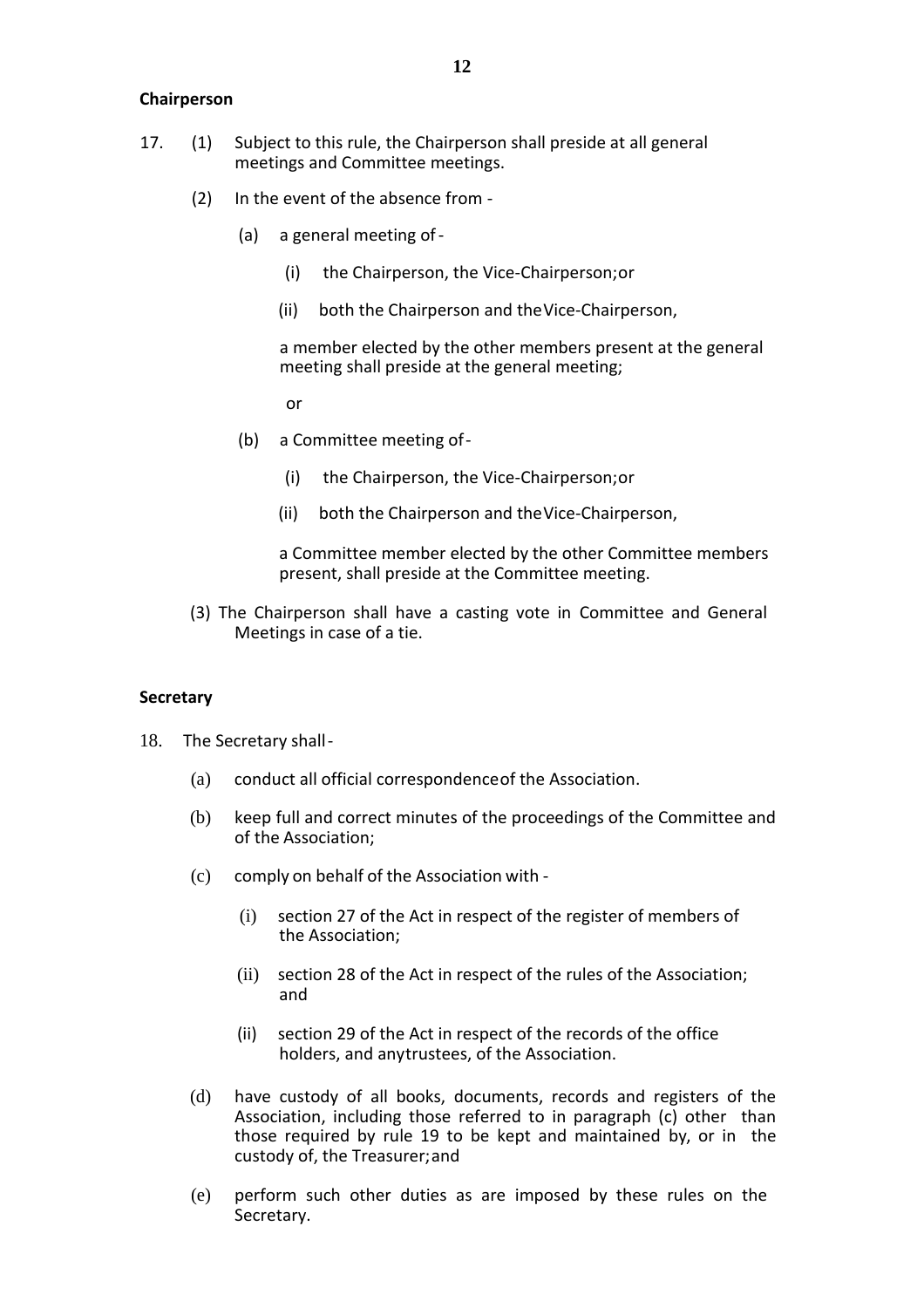# **Treasurer**

- 19. The Treasurer shall-
	- (a) be responsible for receipt of all moneys paid to or received by him on behalf of the Association and shall issue receipts for those moneys in the name of the Association.
	- (b) pay all moneys referred to in paragraph (a) into such account or accounts of the Association as the Committee may from time to time direct;
	- (c) make payments from the funds of the Association with the authority of a general meeting or of the Committee and in doing so ensure that all cheques are signed by two of the four office bearers, one of whom shall be himself/herself or the Chairperson.
	- (d) comply on behalf of the Association with sections 25 and 26 of the Act in respect of the accounting records of the Association.
	- (e) whenever directed to do so by the Chairperson, submit to the Committee a report, balance sheet or financial statement in accordance with that direction.
	- (f) have custody of all securities, books and documents of a financial nature and accounting records of the Association, including those referred to in paragraphs (d) and (e);and
	- (g) perform such other duties as are imposed by these rules on the Treasurer.

#### **Casual vacancies in membership of Committee**

- 20. A casual vacancy occurs in the office of a Committee member and that office becomes vacant if the Committee member-
	- (a) dies;
	- (b) resigns by notice in writing delivered to the Chairperson or, if the Committee member is the Chairperson, to the Vice-Chairperson;
	- (c) is convicted of an offence under theAct;
	- (d) is permanently incapacitated bymental or physical ill-health;
	- (e) is absent from more than
		- (i) 3 consecutive Committee meetings;or
		- (ii) 3 Committee meetings in the same financial year, of which he or she has received notice without tendering an apology to the person presiding at each of those Committee meetings; or
	- (f) ceases to be a member of theAssociation.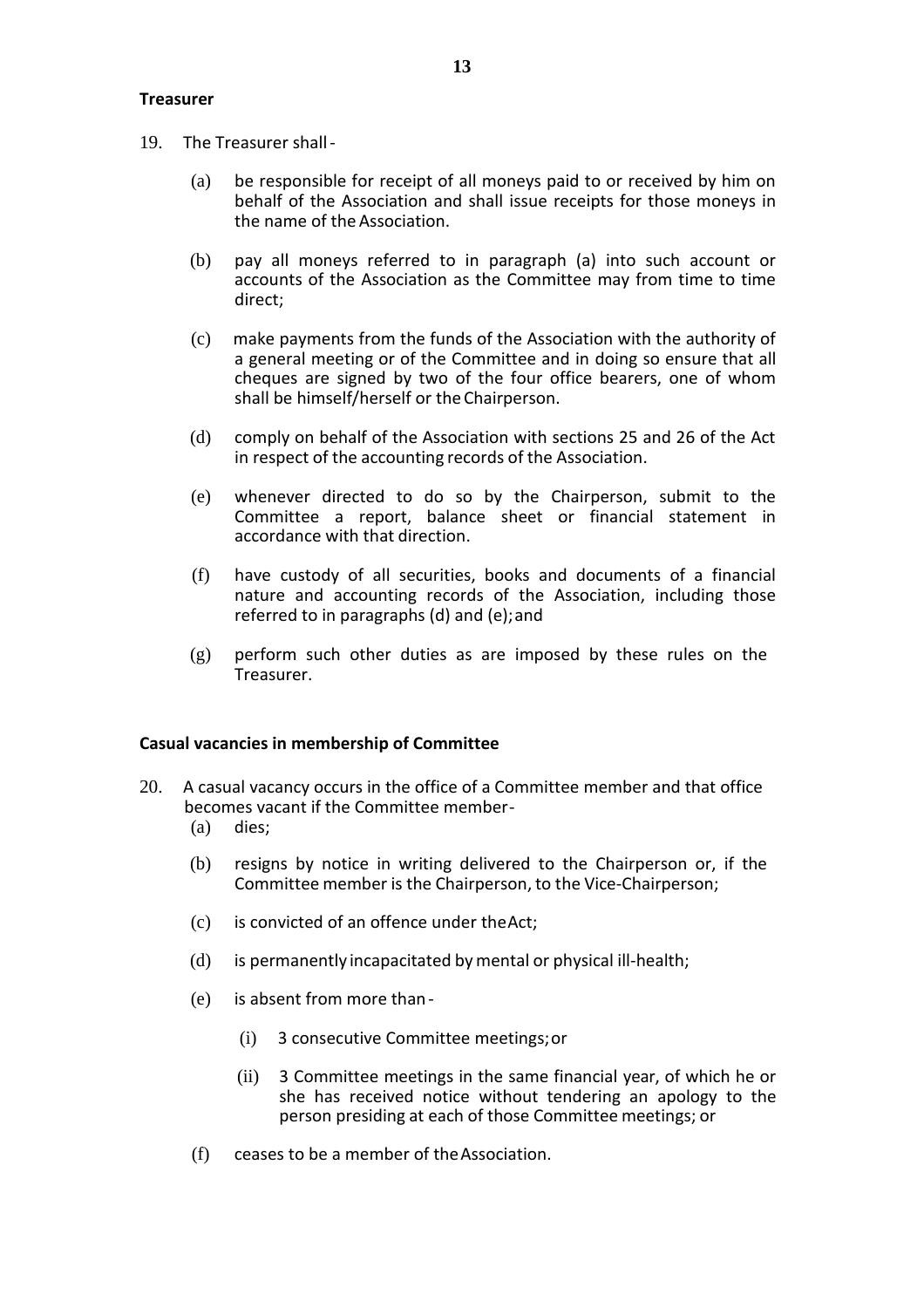# **Proceedings of Committee**

- 21. (1) The Committee shall meet together for the dispatch of business not less than once in two calendar months. The Chairman and/or the Secretary may at any time convene a meeting of the Committee as and when required from the purposes of the business of the Association.
	- (2) Each Committee member has a deliberative vote.
	- (3) A question arising at a Committee meeting shall be decided by a majority of votes, but, if there is an equality of votes, the person presiding at the Committee meeting shall have a casting vote in addition to his or her deliberative vote.
	- (4) At a Committee meeting, five Committee members constitute a quorum.
	- (5) Subject to these rules, the procedure and order of business to be followed at a Committee meeting shall be determined by the Committee members present at the Committeemeeting.
	- (6) A Committee member having any direct or indirect pecuniary interest referred to in section 21 or 22 of the Act shall comply with that section.

# **General Meetings**

- 22. (1) The Committee
	- (a) may at any time convene a special general meeting;
	- (b) shall convene annual general meetings within the time limits provided for the holding of annual general meetings by section 23 of the Act; and
	- (c) shall within 30 days of-
		- (i) receiving a request in writing to do so from not less than 5% of members, convene a special general meeting for the purpose specified in that request; or
		- (ii) the Secretary receiving a notice under rule 15(4), convene a special general meeting for the purpose of dealing with the appeal to which that notice relates.
	- (2) The members making a request referred to in subrule  $(1)(c)(i)$  shall -
		- (a) shall state in that request the purpose for which the special general meeting concerned is required;and
		- (b) shall sign that request.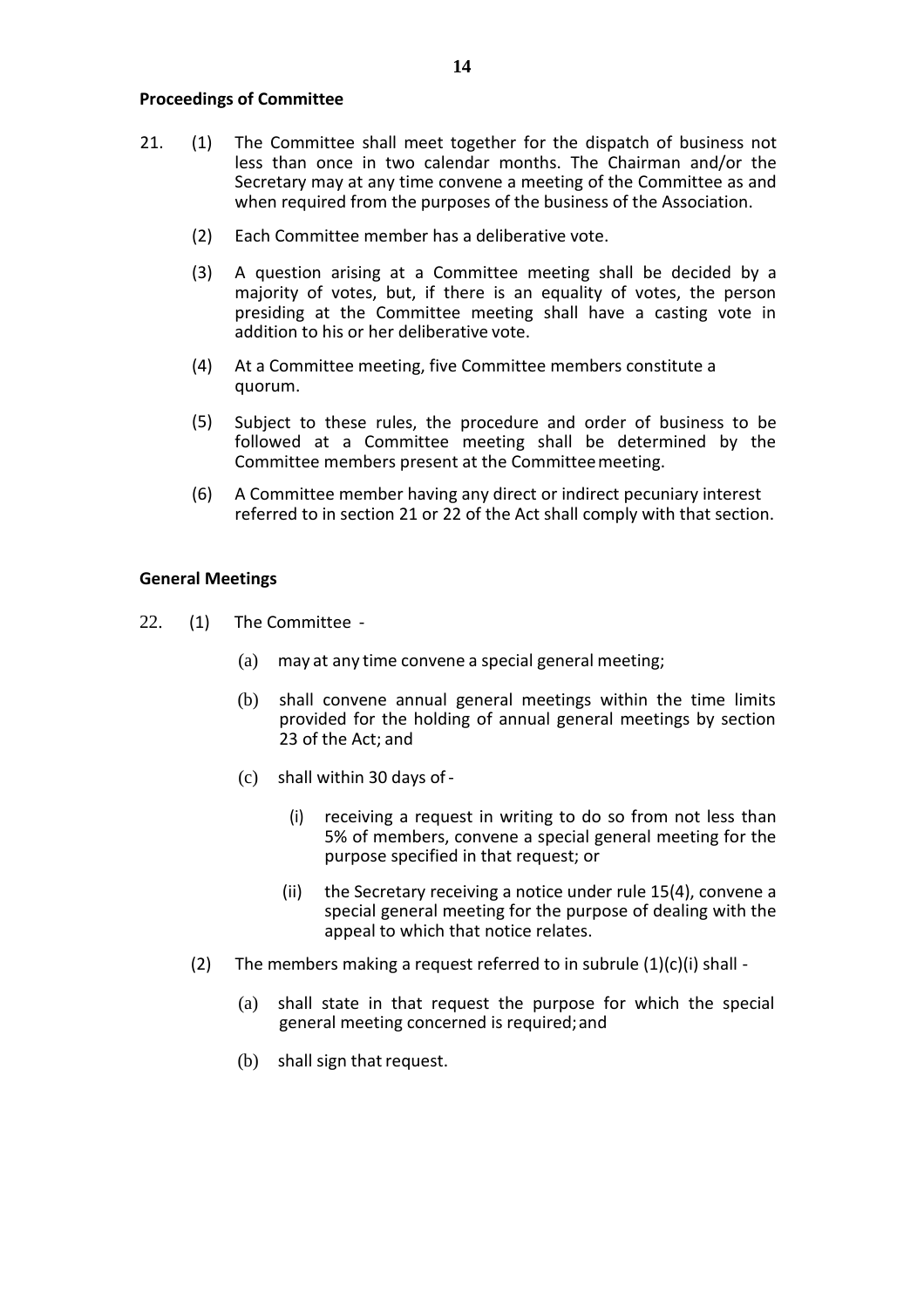- (3) If a special general meeting is not convened within the relevant period of 30 days referred to -
	- (a) in subrule(1)(c)(i), the members who made the request concerned may themselves convene a special general meeting as if they were the Committee; or
	- (b) in subrule  $(1)(c)(ii)$ , the member who gave the notice concerned may himself convene a special general meeting as if he or she were the Committee.
- (4) When a special general meeting is convened under subrule 3(a) or (b)
	- (a) the Committee shall ensure that the members or member convening the special general meeting are supplied free of charge with particulars of all members;and
	- (b) the Association shall pay the reasonable expenses of convening and holding the special generalmeeting.
- (5) Subject to subrule (8), the Secretary shall give to all members not less than 14 days notice of a general meeting and of any motions to be moved at the general meeting.
- $(6)$  A notice given under subrule (5) shall specify -
	- (a) when and where the general meeting concerned is to be held; and
	- (b) particulars of the business to be transacted at the general meeting concerned and of the order in which that business is to be transacted.
- (7) In the case of an annual general meeting, the order in which business is to be transacted is-
	- (a) first, the consideration of the accounts and reports of the Committee;
	- (b) second, the election of Committee members to replace outgoing Committee members; and
	- (c) third, any other business requiring consideration by the Association in a general meeting.
- (8) The Secretary shall give to all members not less than 21 days notice of a general meeting at which a special resolution is to be proposed and of any other motions to be moved at that general meeting.
- (9) The Secretarymay give a notice under subrule (5) or (8) by
	- (a) serving it on a member personally;or
	- (b) sending it by post to a member at the address of the member appearing in the register of members kept and maintained under section 27 of the Act.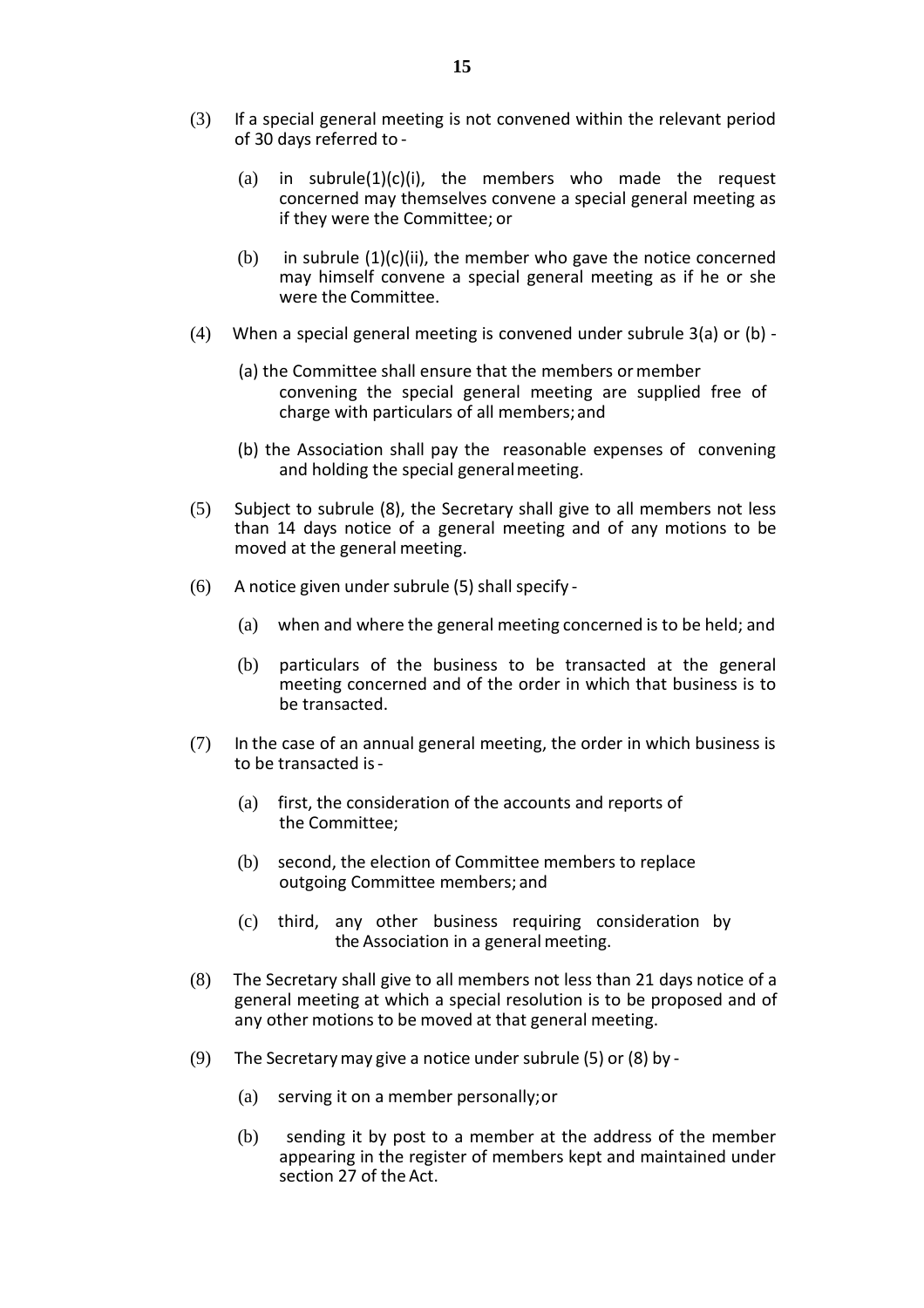- (c) sending it by electronic mail (email) at the email address of the member appearing in the register of members kept and maintained under Section 27 of theAct.
- (10) When a notice is sent by post under subrule 9(b), sending of the notice shall be deemed to be properly effected if the notice is sufficiently addressed and posted to the member concerned by ordinary prepaid mail.

# **Quorum in proceedings at general meetings**

- 23. (1) At a general meeting 25 members present in person or by proxy constitute a quorum.
	- (2) If within 30 minutes after the time specified for the holding of a general meeting in a notice given under rule 22(5) or (8)
		- (a) as a result of a request or notice referred to in rule  $22(1)(c)$  or as a result of action taken under rule 22(3) a quorum is not present, the general meeting lapses;or
		- (b) otherwise that as a result of the request or notice referred to in paragraph (a), the general meeting stands adjourned to the same time on the same day in the following week and to the same venue.
	- (3) If within 30 minutes of the time appointed by subrule  $(2)(b)$  for the resumption of an adjourned general meeting a quorum is not present, the members who are present in person or by proxy (being not less than three) may nevertheless proceed with the business of that general meeting as if a quorum were present. shall be a quorum
	- (4) The Chairperson may, with the consent of any meeting at which a quorum is present and shall, if so directed by the meeting, adjourn that general meeting from time to time and from place to place.
	- (5) There shall not be transacted at any adjourned meeting any business other than business left unfinished or on the agenda at the time when the general meeting was adjourned.
	- (6) When a general meeting is adjourned for a period of 30 days or more, the Secretary shall give notice under rule 22 of the adjourned general meeting as in the case of an original meeting. Save as aforesaid, it shall not be necessary to give any notice of an adjournment or the business to be transacted at an adjournedmeeting.
	- (7) At a general meeting
		- (a) an ordinary resolution put to the vote shall be decided by a majorityof votes cast on a show of hands; and
		- (b) a special resolution put to the vote shall be decided in accordance with section 24 of the Act.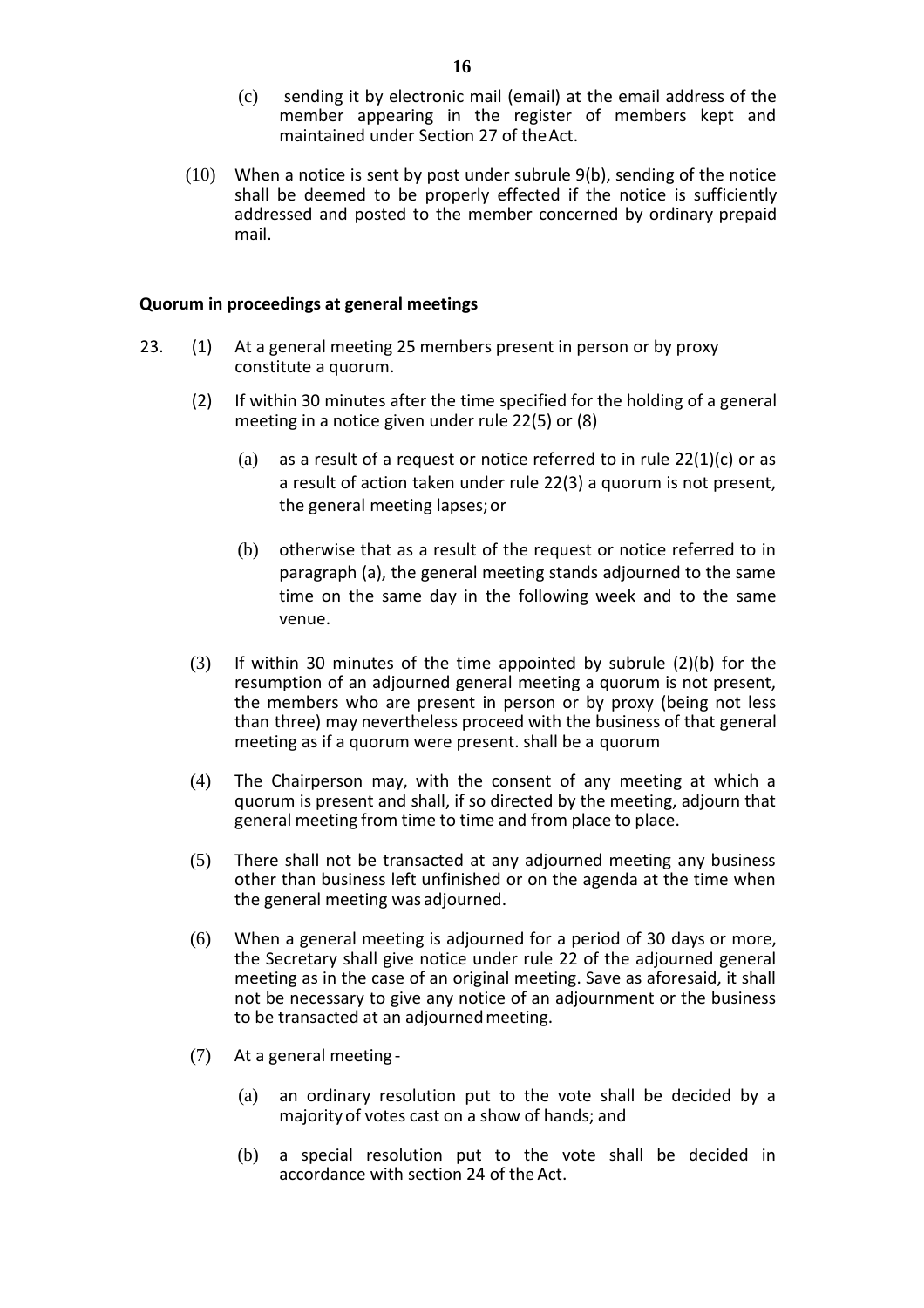- (8) A declaration by the Chairperson at a general meeting that a resolution has been passed as an ordinary resolution thereat shall be evidence of that fact unless, during the general meeting at which the resolution is submitted, a poll is demanded in accordance with subrule (9)
- (9) At a general meeting, a poll may be demanded by the Chairperson at the general meeting or by three or more members present in person or proxy and, if so demanded, shall be taken in such manner as the Chairperson directs.
- (10) If a poll is demanded and taken under subrule (9) in respect of an ordinary resolution, a declaration by the Chairperson of the result of the poll is evidence of the matter sodeclared.
- (11) A poll demanded under subrule(9) on the election of a person to preside over a general meeting or on the question of an adjournment shall be taken forthwith on that demand beingmade.

# **Minutes of meetings of Association**

- 24. (1) The Secretary shall cause proper minutes of all proceedings of all general meetings and Committee meetings to be taken and then to be entered within 30 days after the holding of each general meeting or Committee meeting, as the case requires, in a minute book kept for that purpose.
	- (2) The Chairperson shall ensure that the minutes taken of a general meeting or Committee meeting under subrule(1) are checked and signed as correct by the Chairperson of the general meeting or Committee meeting to which those minutes relate or of the next succeeding general meeting or Committee meeting, as the case
	- (3) requires. When minutes have been entered and signed as correct under this rule, they shall, until the contrary is proved, be evidence that -
		- (a) the general meeting or Committee meeting to which they relate (in this subrule called "the meeting") was duly convened and held;
		- (b) all proceedings recorded as having taken place at the meeting did in fact take place thereat; and
		- (c) all appointments or elections purporting to have been made at the meeting have been validly made.

# **Voting Rights of members of Association**

- 25. (1) Subject to these rules, each adult member present in person or by proxy at a general meeting is entitled to a deliberative vote.
	- (2) No member shall be entitled to vote at any general meeting if his annual subscription shall be more than one month in arrears at the date of the meeting.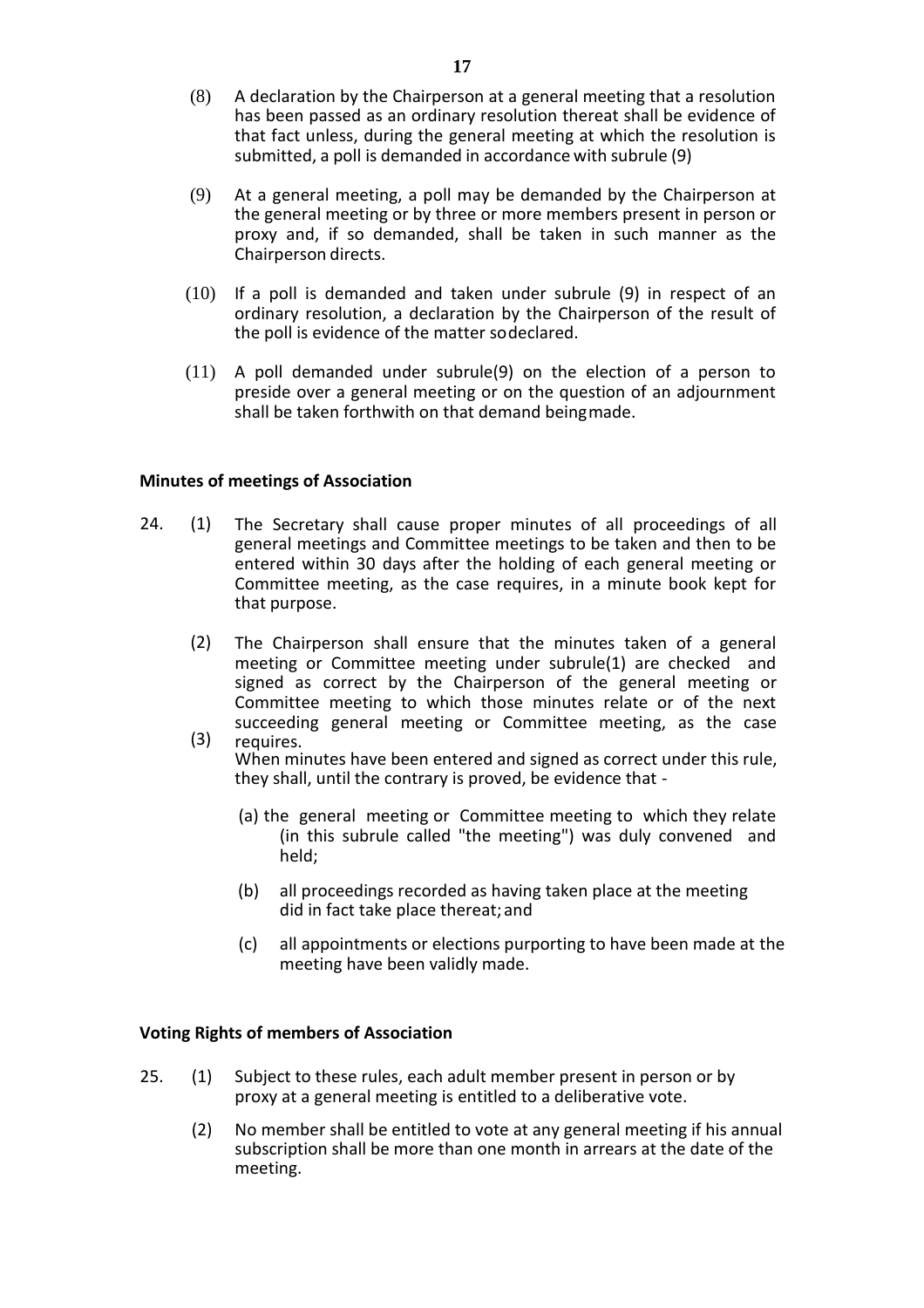# **Proxies of members of Association**

- 26. (1) A member (in this rule called "the appointing member" may appoint in writing another member who is a natural; person to be the proxy of the appointing member and to attend, and vote on behalf of the appointing member at, any general meeting.
	- (2) The instrument appointing a proxy shall be deposited with the Secretary of the Association, not less than forty-eight hours before the time for holding the meeting or adjourned meeting at which the person named in the proxy proposes to vote, or in the case of a poll, not less than twentyfour hours before the time appointed for the taking of the poll and in default the instrument of proxy shall not be treated as valid.

# **Rules of the Association**

- 27. (1) The Association may alter or rescind these rules, or make rules additional to these rules, in accordance with the procedure set out in sections 17, 18 and 19 of the Act.
	- (2) These rules bind every member and the Association to the same extent as if every member of the Association had signed and sealed these rules and agreed to be bound by all their provisions.

# **Common Seal of the Association**

- 28. (1) The Association shall have a common seal on which its corporate name shall appear in legible characters.
	- (2) The common seal of the Association shall not be used without the express authority of the Committee and every use of that common seal shall be recorded in the minute books referred in rule 26.
	- (3) The affixing of the common seal of the Association shall be witnessed by any two of the Chairperson, the Secretary and the Treasurer.
	- (4) The common seal of the Association shall be kept in the custody of the Secretary or of such other person as the Committee from time to time decides.

# **Inspection of records, etc of Association**

29. A member may at any reasonable time inspect without charge the books, documents, records and securities of theAssociation.

# **Dispute Resolution**

- 30. If a dispute arises out of a dispute under or relating to the Rules ('Dispute'), a party must comply with this clause 26 before starting court proceedings (except proceedings for urgent or interlocutory relief).
	- (1) A party claiming a Dispute has arisen must give the other parties to the Dispute notice setting out details of the Dispute.